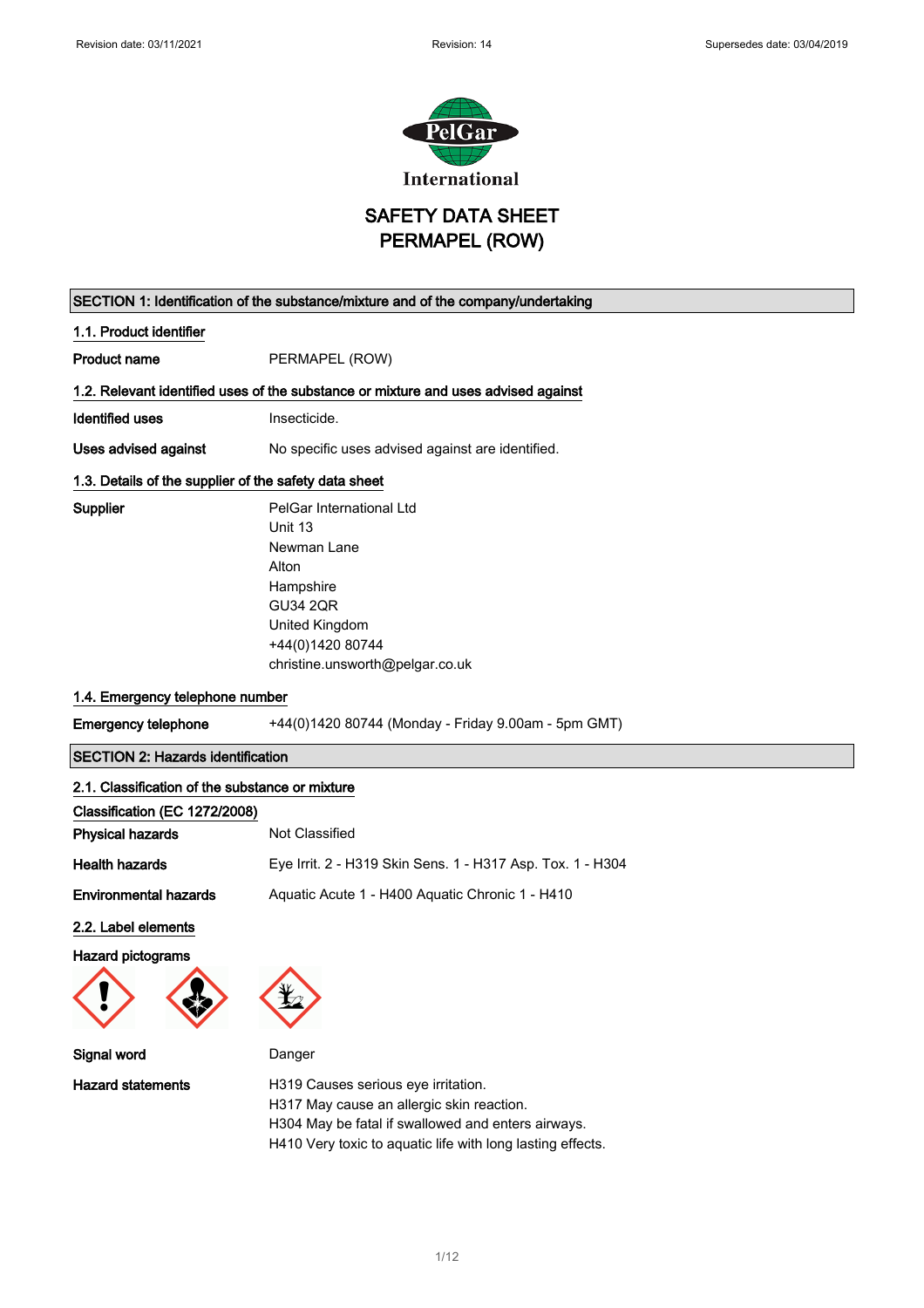| <b>Precautionary statements</b> | P260 Do not breathe vapour/ spray.<br>P264 Wash contaminated skin thoroughly after handling.<br>P272 Contaminated work clothing should not be allowed out of the workplace.<br>P273 Avoid release to the environment.<br>P280 Wear protective gloves/ protective clothing/ eye protection/ face protection.<br>P301+P310 IF SWALLOWED: Immediately call a POISON CENTER/ doctor.<br>P331 Do NOT induce vomiting.                                                                                                                                                      |
|---------------------------------|-----------------------------------------------------------------------------------------------------------------------------------------------------------------------------------------------------------------------------------------------------------------------------------------------------------------------------------------------------------------------------------------------------------------------------------------------------------------------------------------------------------------------------------------------------------------------|
|                                 | P302+P352 IF ON SKIN: Wash with plenty of water.<br>P305+P351+P338 IF IN EYES: Rinse cautiously with water for several minutes. Remove<br>contact lenses, if present and easy to do. Continue rinsing.<br>P333+P313 If skin irritation or rash occurs: Get medical advice/attention.<br>P337+P313 If eye irritation persists: Get medical advice/ attention.<br>P362+P364 Take off contaminated clothing and wash it before reuse.<br>P391 Collect spillage.<br>P405 Store locked up.<br>P501 Dispose of contents/ container in accordance with national regulations. |
| Contains                        | ODOURLESS KEROSINE, PERMETHRIN, Pyrethrum 50% Pale Extract (Chrysanthemum<br>cinerariaefolium extract in Petroleum Distillates - from open and mature flowers of Tanacetum<br>cinerariifolium obtained with supercritical carbondioxide)                                                                                                                                                                                                                                                                                                                              |
| 2.3. Other hazards              |                                                                                                                                                                                                                                                                                                                                                                                                                                                                                                                                                                       |

This product does not contain any substances classified as PBT or vPvB.

| SECTION 3: Composition/information on ingredients |                           |         |
|---------------------------------------------------|---------------------------|---------|
| 3.2. Mixtures                                     |                           |         |
| <b>ODOURLESS KEROSINE</b>                         |                           | 60-100% |
|                                                   |                           |         |
| CAS number: 64742-47-8                            | EC number: 265-149-8      |         |
| Classification                                    |                           |         |
| Asp. Tox. 1 - H304                                |                           |         |
| Hydrocarbons, C10, aromatics, <1% naphthalene     |                           | 10-30%  |
|                                                   |                           |         |
| CAS number: -                                     | EC number: 918-811-1      |         |
| Classification                                    |                           |         |
| <b>STOT SE 3 - H335</b>                           |                           |         |
| Asp. Tox. 1 - H304                                |                           |         |
| Aquatic Chronic 2 - H411                          |                           |         |
|                                                   |                           |         |
| <b>PERMETHRIN</b>                                 |                           | 5-10%   |
| CAS number: 52645-53-1                            | EC number: 258-067-9      |         |
| M factor (Acute) = $1000$                         | M factor (Chronic) = 1000 |         |
| Classification                                    |                           |         |
| Acute Tox. 4 - H302                               |                           |         |
| Acute Tox. 4 - H332                               |                           |         |
| Skin Sens. 1 - H317                               |                           |         |
| Aquatic Acute 1 - H400                            |                           |         |
| Aquatic Chronic 1 - H410                          |                           |         |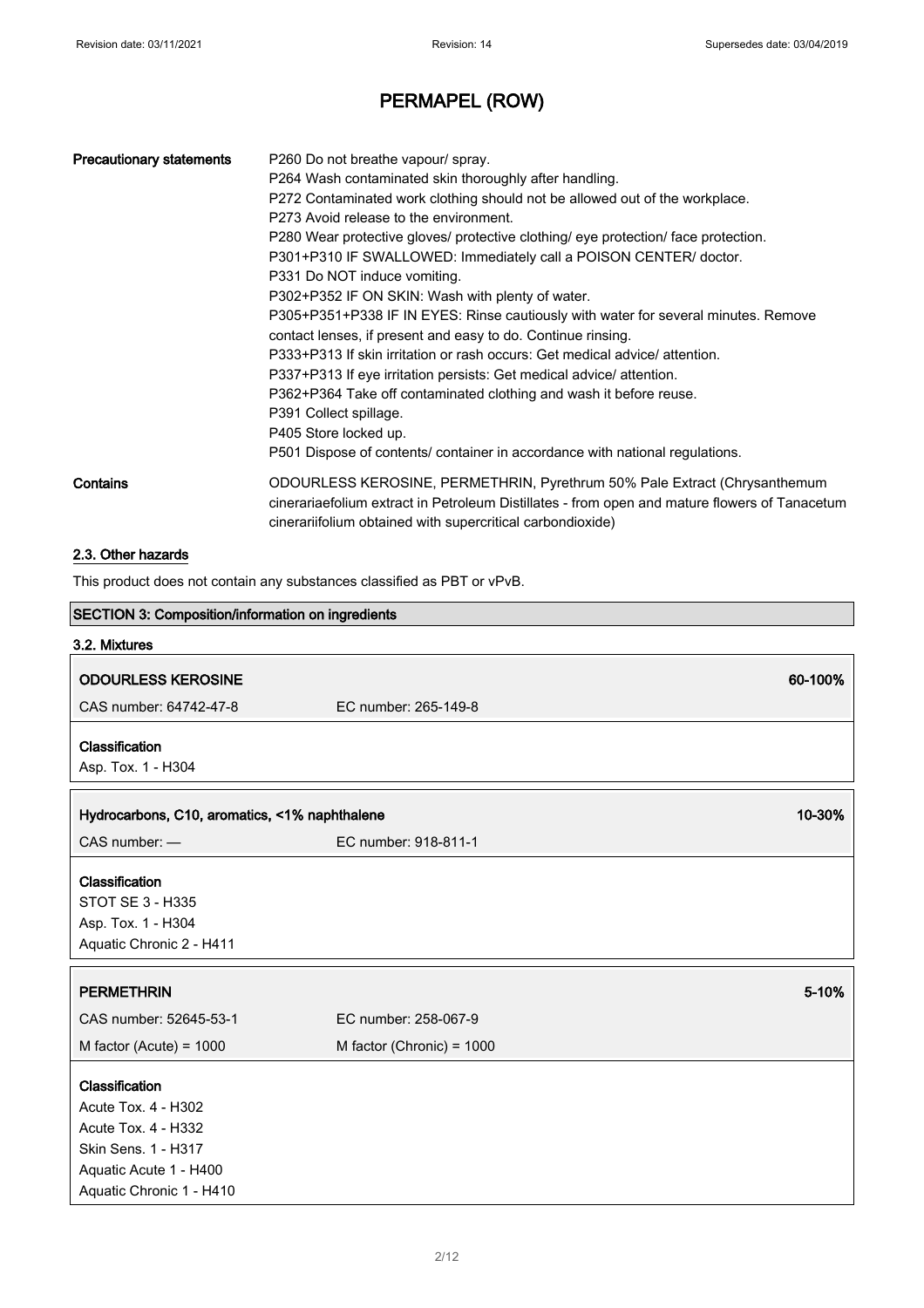| Witconate P - 1460 EH                                                                                                                                            | 5-10%                                                                                                                                                                                                                  |
|------------------------------------------------------------------------------------------------------------------------------------------------------------------|------------------------------------------------------------------------------------------------------------------------------------------------------------------------------------------------------------------------|
| CAS number: -<br>Classification<br>Acute Tox. 4 - H302<br>Acute Tox. 4 - H332<br>Skin Irrit. 2 - H315                                                            |                                                                                                                                                                                                                        |
| Eye Irrit. 2 - H319<br>STOT SE 3 - H335                                                                                                                          |                                                                                                                                                                                                                        |
| <b>ALCOHOL ETHOXYLATE</b><br>CAS number: 68131-39-5                                                                                                              | $1 - 5%$                                                                                                                                                                                                               |
| Classification<br>Acute Tox. 4 - H302<br>Skin Irrit. 2 - H315<br>Eye Dam. 1 - H318<br>Aquatic Chronic 2 - H411                                                   |                                                                                                                                                                                                                        |
| Pyrethrum 50% Pale Extract (Chrysanthemum<br>and mature flowers of Tanacetum cinerariifolium obtained<br>with supercritical carbondioxide)                       | 1%<br>cinerariaefolium extract in Petroleum Distillates - from open                                                                                                                                                    |
| CAS number: 89997-63-7<br>M factor (Acute) = $100$                                                                                                               | EC number: 289-699-3<br>M factor (Chronic) = 100                                                                                                                                                                       |
| Classification<br>Acute Tox. 4 - H302<br>Acute Tox. 4 - H332<br>Skin Sens. 1B - H317<br>Asp. Tox. 1 - H304<br>Aquatic Acute 1 - H400<br>Aquatic Chronic 1 - H410 |                                                                                                                                                                                                                        |
| The full text for all hazard statements is displayed in Section 16.                                                                                              |                                                                                                                                                                                                                        |
| <b>SECTION 4: First aid measures</b>                                                                                                                             |                                                                                                                                                                                                                        |
| 4.1. Description of first aid measures<br><b>General information</b>                                                                                             | Get medical attention if any discomfort continues. Show this Safety Data Sheet to the medical<br>personnel.                                                                                                            |
| Inhalation                                                                                                                                                       | Move affected person to fresh air and keep warm and at rest in a position comfortable for<br>breathing. Loosen tight clothing such as collar, tie or belt. Get medical attention if symptoms<br>are severe or persist. |

Ingestion Do not induce vomiting. If vomiting occurs, the head should be kept low so that vomit does not enter the lungs. Get medical attention immediately.

Skin contact It is important to remove the substance from the skin immediately. In the event of any sensitisation symptoms developing, ensure further exposure is avoided. Remove contamination with soap and water or recognised skin cleansing agent. Get medical attention if symptoms are severe or persist after washing.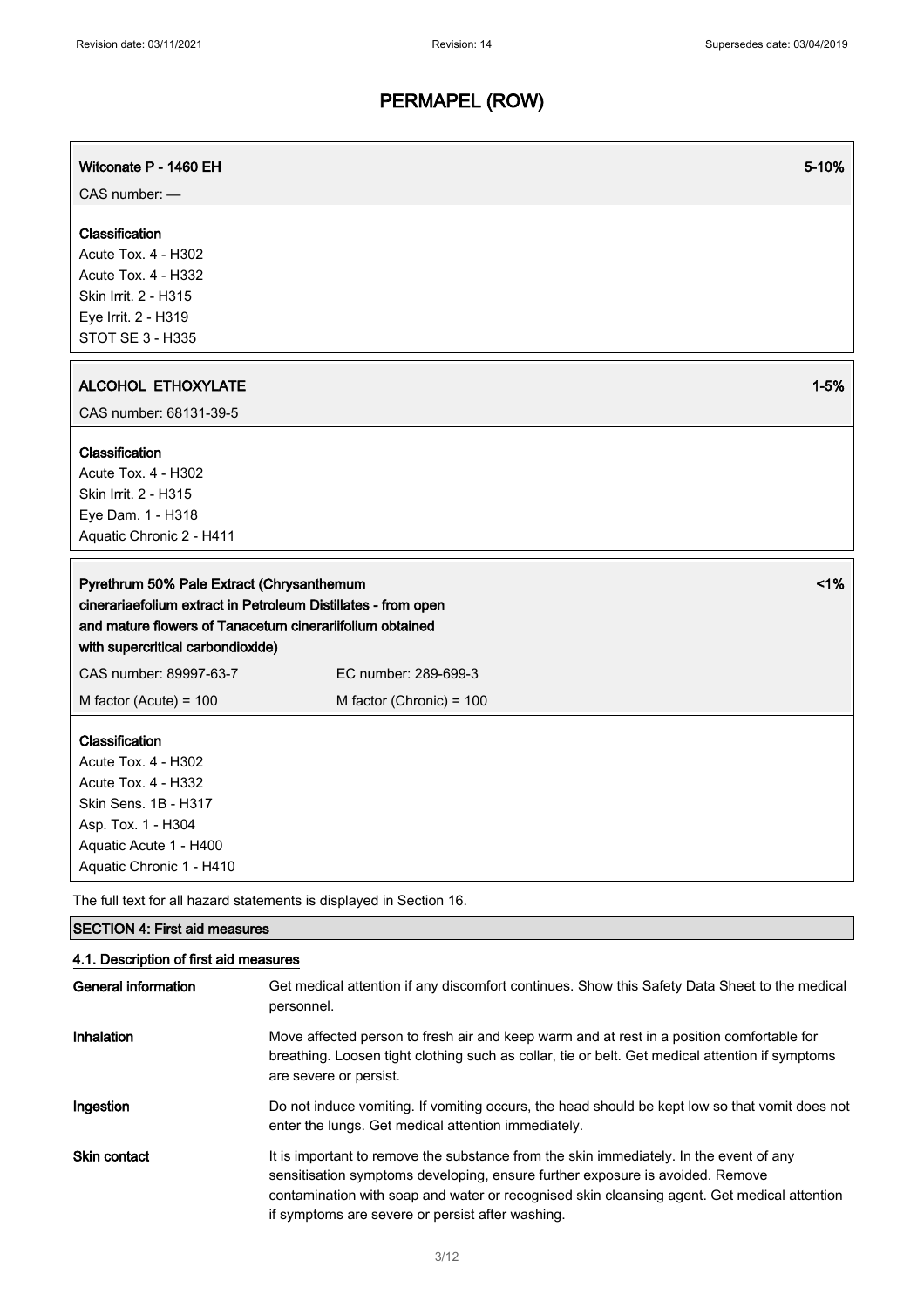| Eye contact                                                | Rinse with water. Do not rub eye. Remove any contact lenses and open eyelids wide apart.<br>Get medical attention if any discomfort continues.                                                                                                                                                                                                                                                                                                                                                                                                                                       |
|------------------------------------------------------------|--------------------------------------------------------------------------------------------------------------------------------------------------------------------------------------------------------------------------------------------------------------------------------------------------------------------------------------------------------------------------------------------------------------------------------------------------------------------------------------------------------------------------------------------------------------------------------------|
| <b>Protection of first aiders</b>                          | First aid personnel should wear appropriate protective equipment during any rescue.                                                                                                                                                                                                                                                                                                                                                                                                                                                                                                  |
|                                                            | 4.2. Most important symptoms and effects, both acute and delayed                                                                                                                                                                                                                                                                                                                                                                                                                                                                                                                     |
| <b>General information</b>                                 | The severity of the symptoms described will vary dependent on the concentration and the<br>length of exposure.                                                                                                                                                                                                                                                                                                                                                                                                                                                                       |
| Inhalation                                                 | No specific symptoms known.                                                                                                                                                                                                                                                                                                                                                                                                                                                                                                                                                          |
| Ingestion                                                  | May cause sensitisation or allergic reactions in sensitive individuals. Aspiration hazard if<br>swallowed. Entry into the lungs following ingestion or vomiting may cause chemical<br>pneumonitis.                                                                                                                                                                                                                                                                                                                                                                                   |
| <b>Skin contact</b>                                        | May cause skin sensitisation or allergic reactions in sensitive individuals.                                                                                                                                                                                                                                                                                                                                                                                                                                                                                                         |
| Eye contact                                                | Irritating to eyes.                                                                                                                                                                                                                                                                                                                                                                                                                                                                                                                                                                  |
|                                                            | 4.3. Indication of any immediate medical attention and special treatment needed                                                                                                                                                                                                                                                                                                                                                                                                                                                                                                      |
| Notes for the doctor                                       | Treat symptomatically. May cause sensitisation or allergic reactions in sensitive individuals.                                                                                                                                                                                                                                                                                                                                                                                                                                                                                       |
| <b>SECTION 5: Firefighting measures</b>                    |                                                                                                                                                                                                                                                                                                                                                                                                                                                                                                                                                                                      |
| 5.1. Extinguishing media                                   |                                                                                                                                                                                                                                                                                                                                                                                                                                                                                                                                                                                      |
| Suitable extinguishing media                               | The product is not flammable. Extinguish with alcohol-resistant foam, carbon dioxide, dry<br>powder or water fog. Use fire-extinguishing media suitable for the surrounding fire.                                                                                                                                                                                                                                                                                                                                                                                                    |
| Unsuitable extinguishing<br>media                          | Do not use water jet as an extinguisher, as this will spread the fire.                                                                                                                                                                                                                                                                                                                                                                                                                                                                                                               |
| 5.2. Special hazards arising from the substance or mixture |                                                                                                                                                                                                                                                                                                                                                                                                                                                                                                                                                                                      |
| Specific hazards                                           | Containers can burst violently or explode when heated, due to excessive pressure build-up.                                                                                                                                                                                                                                                                                                                                                                                                                                                                                           |
| <b>Hazardous combustion</b><br>products                    | Thermal decomposition or combustion products may include the following substances:<br>Harmful gases or vapours.                                                                                                                                                                                                                                                                                                                                                                                                                                                                      |
| 5.3. Advice for firefighters                               |                                                                                                                                                                                                                                                                                                                                                                                                                                                                                                                                                                                      |
| Protective actions during<br>firefighting                  | Avoid breathing fire gases or vapours. Evacuate area. Cool containers exposed to heat with<br>water spray and remove them from the fire area if it can be done without risk. Cool containers<br>exposed to flames with water until well after the fire is out. If a leak or spill has not ignited, use<br>water spray to disperse vapours and protect men stopping the leak. Avoid discharge to the<br>aquatic environment. Control run-off water by containing and keeping it out of sewers and<br>watercourses. If risk of water pollution occurs, notify appropriate authorities. |
| Special protective equipment<br>for firefighters           | Wear positive-pressure self-contained breathing apparatus (SCBA) and appropriate protective<br>clothing.                                                                                                                                                                                                                                                                                                                                                                                                                                                                             |
| <b>SECTION 6: Accidental release measures</b>              |                                                                                                                                                                                                                                                                                                                                                                                                                                                                                                                                                                                      |
|                                                            | 6.1. Personal precautions, protective equipment and emergency procedures                                                                                                                                                                                                                                                                                                                                                                                                                                                                                                             |
| Personal precautions                                       | Wear protective clothing as described in Section 8 of this safety data sheet. No action shall be<br>taken without appropriate training or involving any personal risk. Do not touch or walk into<br>spilled material. Avoid contact with skin and eyes.                                                                                                                                                                                                                                                                                                                              |
| 6.2. Environmental precautions                             |                                                                                                                                                                                                                                                                                                                                                                                                                                                                                                                                                                                      |
| <b>Environmental precautions</b>                           | Avoid discharge into drains or watercourses or onto the ground. Avoid discharge to the<br>aquatic environment.                                                                                                                                                                                                                                                                                                                                                                                                                                                                       |
| 6.3. Methods and material for containment and cleaning up  |                                                                                                                                                                                                                                                                                                                                                                                                                                                                                                                                                                                      |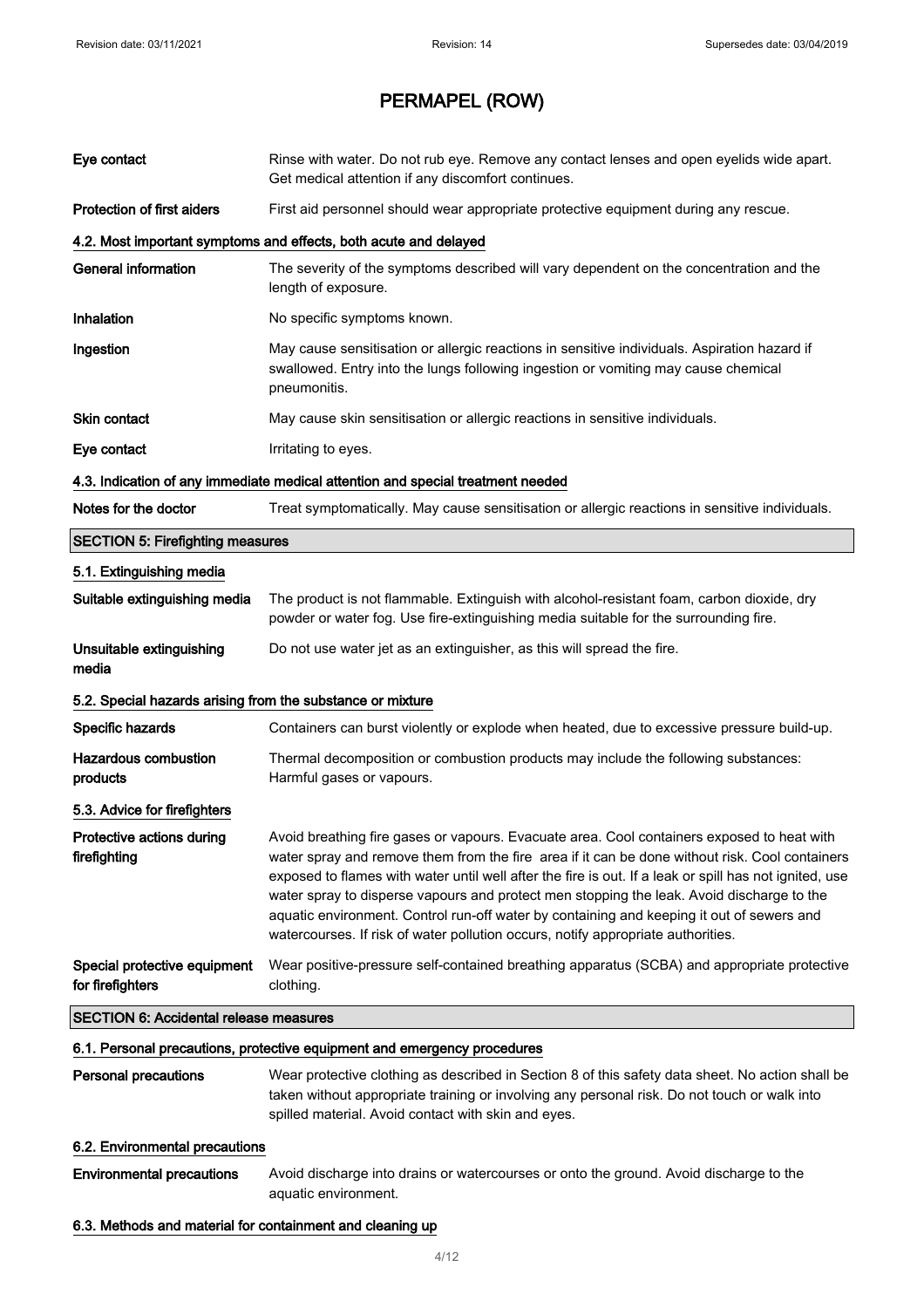controls

# PERMAPEL (ROW)

| Methods for cleaning up                                 | Wear protective clothing as described in Section 8 of this safety data sheet. Clear up spills<br>immediately and dispose of waste safely. Small Spillages: Collect spillage. Large Spillages:<br>Absorb spillage with non-combustible, absorbent material. The contaminated absorbent may<br>pose the same hazard as the spilled material. Collect and place in suitable waste disposal<br>containers and seal securely. Label the containers containing waste and contaminated<br>materials and remove from the area as soon as possible. Flush contaminated area with plenty<br>of water. Wash thoroughly after dealing with a spillage. Dangerous for the environment. Do<br>not empty into drains. For waste disposal, see Section 13. |
|---------------------------------------------------------|--------------------------------------------------------------------------------------------------------------------------------------------------------------------------------------------------------------------------------------------------------------------------------------------------------------------------------------------------------------------------------------------------------------------------------------------------------------------------------------------------------------------------------------------------------------------------------------------------------------------------------------------------------------------------------------------------------------------------------------------|
| 6.4. Reference to other sections                        |                                                                                                                                                                                                                                                                                                                                                                                                                                                                                                                                                                                                                                                                                                                                            |
| Reference to other sections                             | For personal protection, see Section 8. See Section 11 for additional information on health<br>hazards. See Section 12 for additional information on ecological hazards. For waste disposal,<br>see Section 13.                                                                                                                                                                                                                                                                                                                                                                                                                                                                                                                            |
| <b>SECTION 7: Handling and storage</b>                  |                                                                                                                                                                                                                                                                                                                                                                                                                                                                                                                                                                                                                                                                                                                                            |
| 7.1. Precautions for safe handling                      |                                                                                                                                                                                                                                                                                                                                                                                                                                                                                                                                                                                                                                                                                                                                            |
| <b>Usage precautions</b>                                | Read and follow manufacturer's recommendations. Wear protective clothing as described in<br>Section 8 of this safety data sheet. Keep away from food, drink and animal feeding stuffs.<br>Handle all packages and containers carefully to minimise spills. Keep container tightly sealed<br>when not in use. Avoid the formation of mists. Avoid discharge to the aquatic environment. Do<br>not handle until all safety precautions have been read and understood. Do not handle broken<br>packages without protective equipment. Do not reuse empty containers.                                                                                                                                                                          |
| Advice on general<br>occupational hygiene               | Wash promptly if skin becomes contaminated. Take off contaminated clothing. Wash<br>contaminated clothing before reuse.                                                                                                                                                                                                                                                                                                                                                                                                                                                                                                                                                                                                                    |
|                                                         | 7.2. Conditions for safe storage, including any incompatibilities                                                                                                                                                                                                                                                                                                                                                                                                                                                                                                                                                                                                                                                                          |
| <b>Storage precautions</b>                              | Store away from incompatible materials (see Section 10). Store locked up. Keep only in the<br>original container. Keep container tightly closed, in a cool, well ventilated place. Keep<br>containers upright. Protect containers from damage.                                                                                                                                                                                                                                                                                                                                                                                                                                                                                             |
| Storage class                                           | Miscellaneous hazardous material storage.                                                                                                                                                                                                                                                                                                                                                                                                                                                                                                                                                                                                                                                                                                  |
| 7.3. Specific end use(s)                                |                                                                                                                                                                                                                                                                                                                                                                                                                                                                                                                                                                                                                                                                                                                                            |
| Specific end use(s)                                     | The identified uses for this product are detailed in Section 1.2.                                                                                                                                                                                                                                                                                                                                                                                                                                                                                                                                                                                                                                                                          |
| <b>SECTION 8: Exposure controls/Personal protection</b> |                                                                                                                                                                                                                                                                                                                                                                                                                                                                                                                                                                                                                                                                                                                                            |
| 8.1. Control parameters                                 |                                                                                                                                                                                                                                                                                                                                                                                                                                                                                                                                                                                                                                                                                                                                            |
|                                                         | ODOURLESS KEROSINE (CAS: 64742-47-8)                                                                                                                                                                                                                                                                                                                                                                                                                                                                                                                                                                                                                                                                                                       |
| <b>DNEL</b>                                             | Consumer - Oral; Long term systemic effects: 19 mg/kg                                                                                                                                                                                                                                                                                                                                                                                                                                                                                                                                                                                                                                                                                      |
| <b>PNEC</b>                                             | No PNEC available Substance is a hydrocarbon UVCB. Standard tests for this<br>endpoint are intended for single substances and are not<br>appropriate for the risk assessment of this complex substance.                                                                                                                                                                                                                                                                                                                                                                                                                                                                                                                                    |
| 8.2. Exposure controls                                  |                                                                                                                                                                                                                                                                                                                                                                                                                                                                                                                                                                                                                                                                                                                                            |
| Protective equipment                                    |                                                                                                                                                                                                                                                                                                                                                                                                                                                                                                                                                                                                                                                                                                                                            |
| Appropriate engineering                                 | Provide adequate ventilation. Observe any occupational exposure limits for the product or                                                                                                                                                                                                                                                                                                                                                                                                                                                                                                                                                                                                                                                  |

ingredients.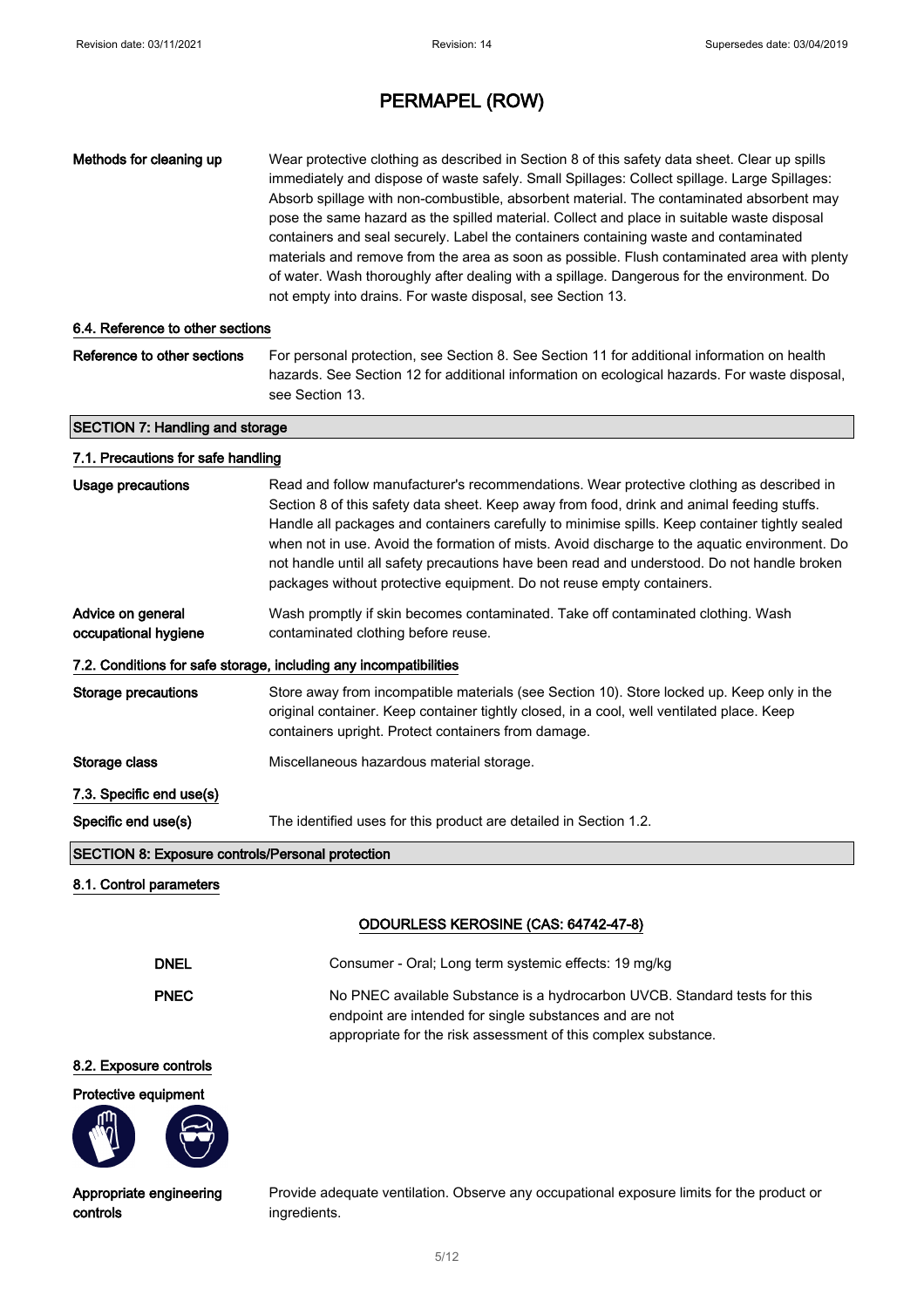| Eye/face protection                | Wear tight-fitting, chemical splash goggles or face shield. If inhalation hazards exist, a full-<br>face respirator may be required instead.                                                                                                                                                                                                                                                                                                                                                         |
|------------------------------------|------------------------------------------------------------------------------------------------------------------------------------------------------------------------------------------------------------------------------------------------------------------------------------------------------------------------------------------------------------------------------------------------------------------------------------------------------------------------------------------------------|
| Hand protection                    | It is recommended that chemical-resistant, impervious gloves are worn. The most suitable<br>glove should be chosen in consultation with the glove supplier/manufacturer, who can provide<br>information about the breakthrough time of the glove material. Considering the data specified<br>by the glove manufacturer, check during use that the gloves are retaining their protective<br>properties and change them as soon as any deterioration is detected. Frequent changes are<br>recommended. |
| Other skin and body<br>protection  | May cause skin sensitisation or allergic reactions in sensitive individuals. Wear appropriate<br>clothing to prevent repeated or prolonged skin contact.                                                                                                                                                                                                                                                                                                                                             |
| Hygiene measures                   | Wash after use and before eating, smoking and using the toilet. Do not eat, drink or smoke<br>when using this product.                                                                                                                                                                                                                                                                                                                                                                               |
| <b>Respiratory protection</b>      | Ensure all respiratory protective equipment is suitable for its intended use and is 'CE'-marked.<br>Check that the respirator fits tightly and the filter is changed regularly.                                                                                                                                                                                                                                                                                                                      |
| Environmental exposure<br>controls | Keep container tightly sealed when not in use. Emissions from ventilation or work process<br>equipment should be checked to ensure they comply with the requirements of environmental<br>protection legislation. In some cases, fume scrubbers, filters or engineering modifications to<br>the process equipment will be necessary to reduce emissions to acceptable levels.                                                                                                                         |

### SECTION 9: Physical and chemical properties

| 9.1. Information on basic physical and chemical properties |                                                                                     |
|------------------------------------------------------------|-------------------------------------------------------------------------------------|
| Appearance                                                 | Liquid.                                                                             |
| Colour                                                     | Brown.                                                                              |
| Odour                                                      | Aromatic.                                                                           |
| <b>Odour threshold</b>                                     | No information available.                                                           |
| pH                                                         | No information available.                                                           |
| <b>Melting point</b>                                       | No information available.                                                           |
| Initial boiling point and range                            | No information available.                                                           |
| Flash point                                                | No information available.                                                           |
| <b>Evaporation rate</b>                                    | No information available.                                                           |
| <b>Evaporation factor</b>                                  | No information available.                                                           |
| Flammability (solid, gas)                                  | No information available.                                                           |
| Upper/lower flammability or<br>explosive limits            | No information available.                                                           |
| Other flammability                                         | No information available.                                                           |
| Vapour pressure                                            | No information available.                                                           |
| Vapour density                                             | No information available.                                                           |
| <b>Relative density</b>                                    | $0.87$ @ @ 20 $^{\circ}$ C                                                          |
| <b>Bulk density</b>                                        | No information available.                                                           |
| Solubility(ies)                                            | Forms an emulsion with water. Soluble in the following materials: Organic solvents. |
| <b>Partition coefficient</b>                               | No information available.                                                           |
|                                                            |                                                                                     |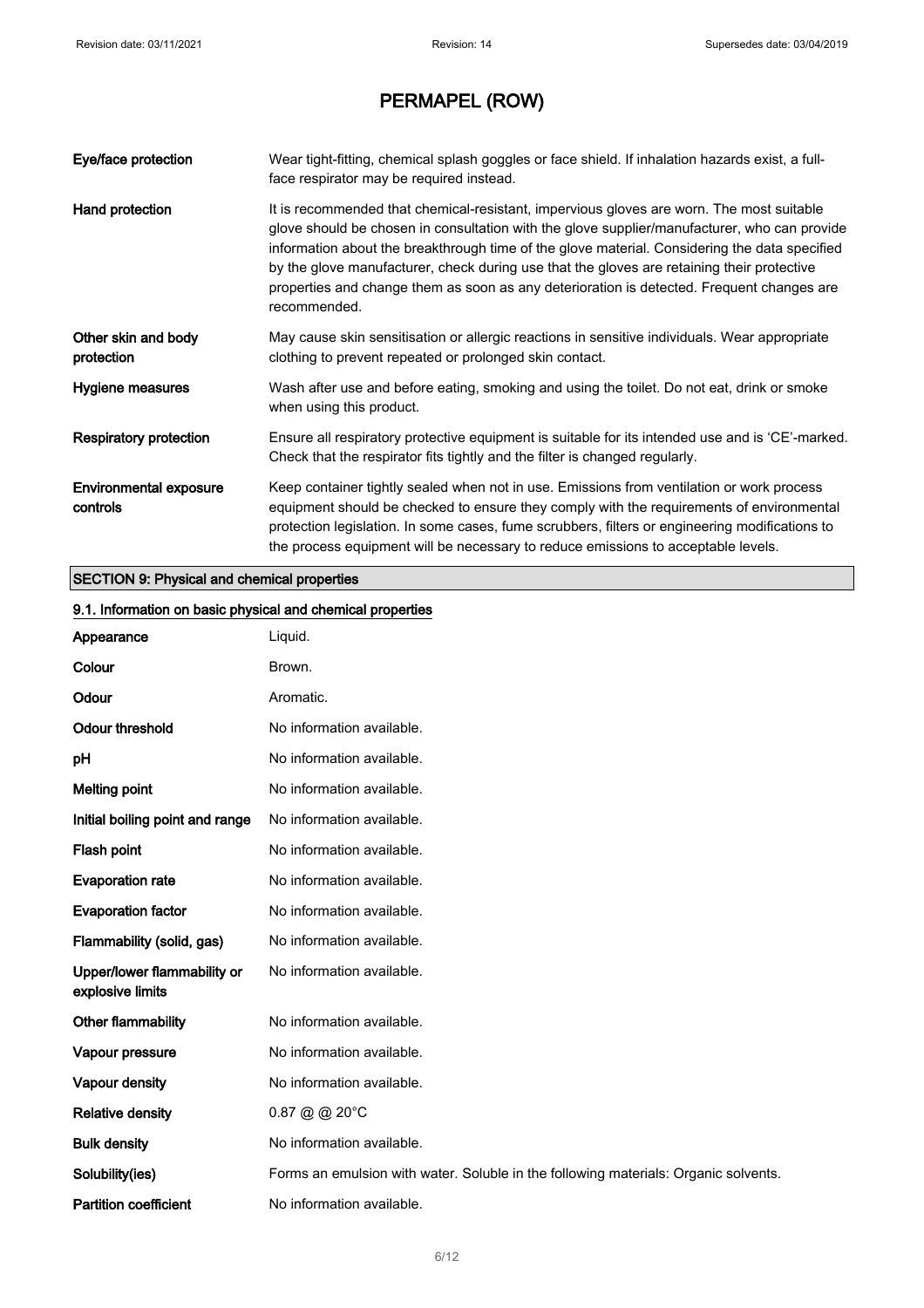| Auto-ignition temperature                                           | No information available.                                                                                                                                               |
|---------------------------------------------------------------------|-------------------------------------------------------------------------------------------------------------------------------------------------------------------------|
| <b>Decomposition Temperature</b>                                    | No information available.                                                                                                                                               |
| <b>Viscosity</b>                                                    | No information available.                                                                                                                                               |
| <b>Explosive properties</b>                                         | No information available.                                                                                                                                               |
| Explosive under the influence<br>of a flame                         | No information available.                                                                                                                                               |
| <b>Oxidising properties</b>                                         | Not oxidising.                                                                                                                                                          |
| 9.2. Other information                                              |                                                                                                                                                                         |
| <b>SECTION 10: Stability and reactivity</b>                         |                                                                                                                                                                         |
| 10.1. Reactivity                                                    |                                                                                                                                                                         |
| Reactivity                                                          | See the other subsections of this section for further details.                                                                                                          |
| 10.2. Chemical stability                                            |                                                                                                                                                                         |
| <b>Stability</b>                                                    | Stable at normal ambient temperatures and when used as recommended. Stable under the<br>prescribed storage conditions.                                                  |
| 10.3. Possibility of hazardous reactions                            |                                                                                                                                                                         |
| Possibility of hazardous<br>reactions                               | No potentially hazardous reactions known.                                                                                                                               |
| 10.4. Conditions to avoid                                           |                                                                                                                                                                         |
| Conditions to avoid                                                 | There are no known conditions that are likely to result in a hazardous situation.                                                                                       |
| 10.5. Incompatible materials                                        |                                                                                                                                                                         |
| Materials to avoid                                                  | No specific material or group of materials is likely to react with the product to produce a<br>hazardous situation.                                                     |
| 10.6. Hazardous decomposition products                              |                                                                                                                                                                         |
| Hazardous decomposition<br>products                                 | Does not decompose when used and stored as recommended. Thermal decomposition or<br>combustion products may include the following substances: Harmful gases or vapours. |
| <b>SECTION 11: Toxicological information</b>                        |                                                                                                                                                                         |
| 11.1. Information on toxicological effects                          |                                                                                                                                                                         |
| Acute toxicity - oral                                               |                                                                                                                                                                         |
| Notes (oral LD <sub>50</sub> )                                      | Based on available data the classification criteria are not met.                                                                                                        |
| ATE oral (mg/kg)                                                    | 3,001.15                                                                                                                                                                |
| Acute toxicity - dermal                                             |                                                                                                                                                                         |
| Notes (dermal LD <sub>50</sub> )                                    | Based on available data the classification criteria are not met.                                                                                                        |
| Acute toxicity - inhalation<br>Notes (inhalation LC <sub>50</sub> ) | Based on available data the classification criteria are not met.                                                                                                        |
| <b>ATE inhalation (dusts/mists)</b><br>mg/l)                        | 17.1                                                                                                                                                                    |
| Skin corrosion/irritation<br>Animal data                            | Based on available data the classification criteria are not met.                                                                                                        |
| Serious eye damage/irritation                                       |                                                                                                                                                                         |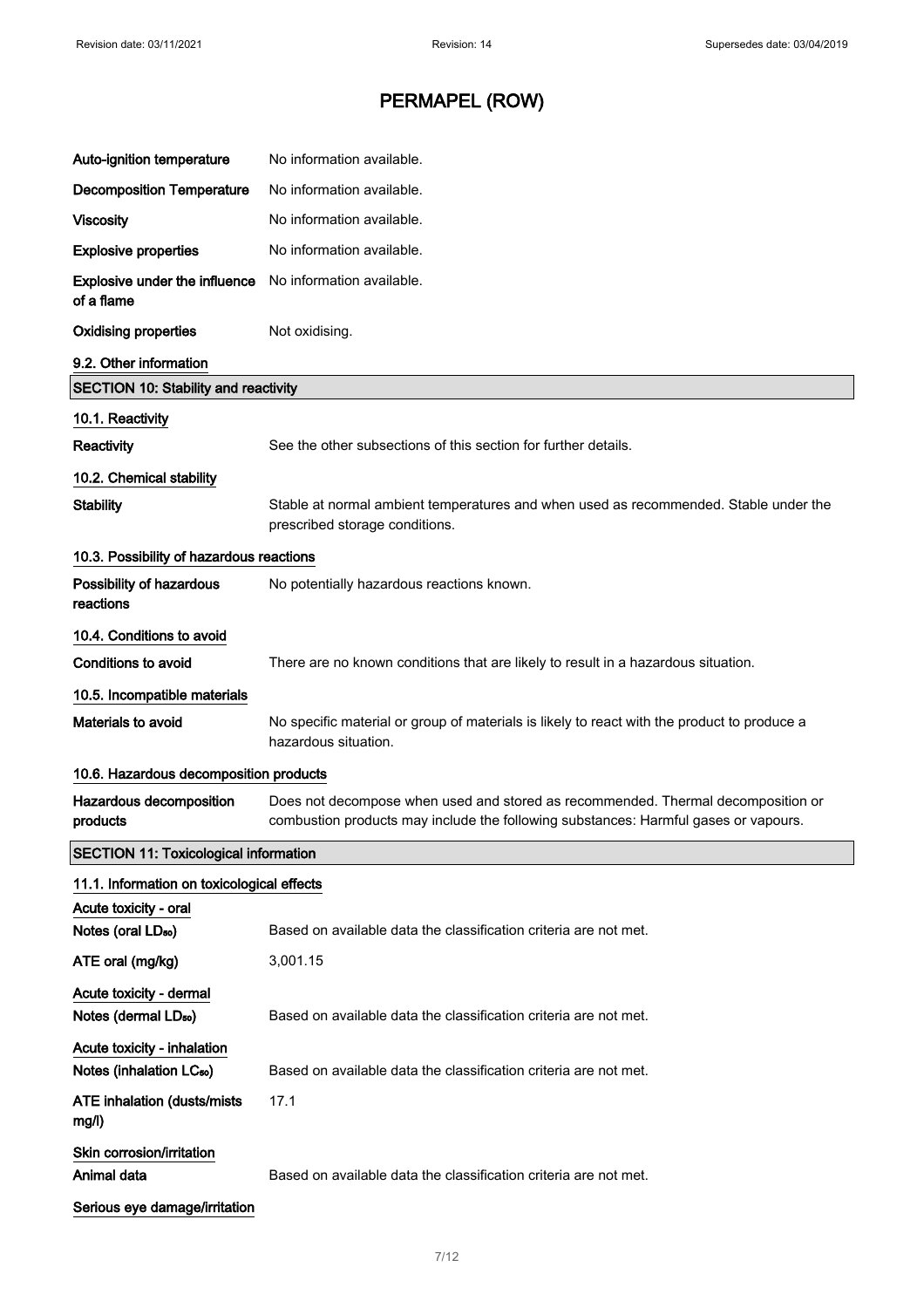| Serious eye damage/irritation Causes serious eye irritation. |                                                                                              |
|--------------------------------------------------------------|----------------------------------------------------------------------------------------------|
| <b>Respiratory sensitisation</b>                             |                                                                                              |
| <b>Respiratory sensitisation</b>                             | Based on available data the classification criteria are not met.                             |
| Skin sensitisation                                           |                                                                                              |
| <b>Skin sensitisation</b>                                    | May cause skin sensitisation or allergic reactions in sensitive individuals.                 |
| Germ cell mutagenicity                                       |                                                                                              |
| Genotoxicity - in vitro                                      | Based on available data the classification criteria are not met.                             |
| Carcinogenicity                                              |                                                                                              |
| Carcinogenicity                                              | Based on available data the classification criteria are not met.                             |
| <b>IARC</b> carcinogenicity                                  | None of the ingredients are listed or exempt.                                                |
| Reproductive toxicity                                        |                                                                                              |
| Reproductive toxicity - fertility                            | Based on available data the classification criteria are not met.                             |
| Reproductive toxicity -                                      | Based on available data the classification criteria are not met.                             |
| development                                                  |                                                                                              |
| Specific target organ toxicity - single exposure             |                                                                                              |
| STOT - single exposure                                       | Not classified as a specific target organ toxicant after a single exposure.                  |
| Specific target organ toxicity - repeated exposure           |                                                                                              |
| STOT - repeated exposure                                     | Not classified as a specific target organ toxicant after repeated exposure.                  |
| <b>Aspiration hazard</b>                                     |                                                                                              |
| <b>Aspiration hazard</b>                                     | Asp. Tox. 1 - H304 May be fatal if swallowed and enters airways. Pneumonia may be the        |
|                                                              | result if vomited material containing solvents reaches the lungs.                            |
|                                                              |                                                                                              |
| <b>General information</b>                                   | The severity of the symptoms described will vary dependent on the concentration and the      |
|                                                              | length of exposure.                                                                          |
| Inhalation                                                   | No specific symptoms known.                                                                  |
| Ingestion                                                    | May cause sensitisation or allergic reactions in sensitive individuals. Aspiration hazard if |
|                                                              | swallowed. Entry into the lungs following ingestion or vomiting may cause chemical           |
|                                                              | pneumonitis.                                                                                 |
| <b>Skin contact</b>                                          | May cause skin sensitisation or allergic reactions in sensitive individuals.                 |
| Eye contact                                                  | Irritating to eyes.                                                                          |
| Route of exposure                                            | Ingestion Inhalation Skin and/or eye contact                                                 |
| <b>Target organs</b>                                         | No specific target organs known.                                                             |
| <b>Medical considerations</b>                                | Skin disorders and allergies.                                                                |
| <b>SECTION 12: Ecological information</b>                    |                                                                                              |
| <b>Ecotoxicity</b>                                           | Very toxic to aquatic life with long lasting effects.                                        |
| 12.1. Toxicity                                               |                                                                                              |
| <b>Toxicity</b>                                              | Aquatic Acute 1 - H400 Very toxic to aquatic life. Aquatic Chronic 1 - H410 Very toxic to    |
|                                                              |                                                                                              |

#### 12.2. Persistence and degradability

aquatic life with long lasting effects.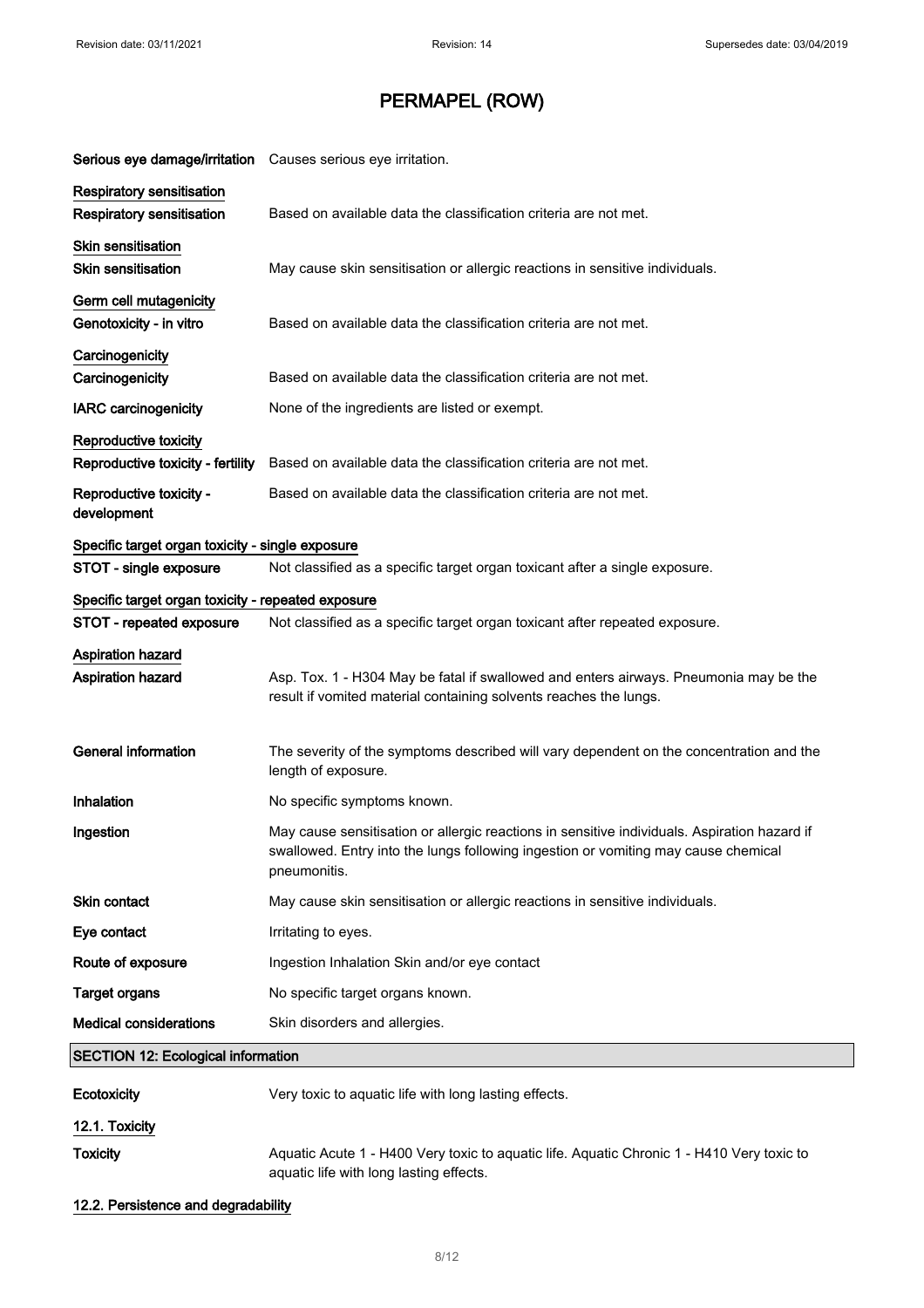Persistence and degradability The degradability of the product is not known.

| 12.3. Bioaccumulative potential            |                                                                                                                                                                                                                                                                                                                                                                                                                                                                                                                           |
|--------------------------------------------|---------------------------------------------------------------------------------------------------------------------------------------------------------------------------------------------------------------------------------------------------------------------------------------------------------------------------------------------------------------------------------------------------------------------------------------------------------------------------------------------------------------------------|
| <b>Bioaccumulative potential</b>           | No data available on bioaccumulation.                                                                                                                                                                                                                                                                                                                                                                                                                                                                                     |
| <b>Partition coefficient</b>               | No information available.                                                                                                                                                                                                                                                                                                                                                                                                                                                                                                 |
| 12.4. Mobility in soil                     |                                                                                                                                                                                                                                                                                                                                                                                                                                                                                                                           |
| <b>Mobility</b>                            | No data available.                                                                                                                                                                                                                                                                                                                                                                                                                                                                                                        |
| 12.5. Results of PBT and vPvB assessment   |                                                                                                                                                                                                                                                                                                                                                                                                                                                                                                                           |
| 12.6. Other adverse effects                |                                                                                                                                                                                                                                                                                                                                                                                                                                                                                                                           |
| Other adverse effects                      | None known.                                                                                                                                                                                                                                                                                                                                                                                                                                                                                                               |
| <b>Toxicity of ingredients</b>             |                                                                                                                                                                                                                                                                                                                                                                                                                                                                                                                           |
| <b>SECTION 13: Disposal considerations</b> |                                                                                                                                                                                                                                                                                                                                                                                                                                                                                                                           |
| 13.1. Waste treatment methods              |                                                                                                                                                                                                                                                                                                                                                                                                                                                                                                                           |
| General information                        | The generation of waste should be minimised or avoided wherever possible. Reuse or recycle<br>products wherever possible. This material and its container must be disposed of in a safe<br>way. When handling waste, the safety precautions applying to handling of the product should<br>be considered. Care should be taken when handling emptied containers that have not been<br>thoroughly cleaned or rinsed out. Empty containers or liners may retain some product<br>residues and hence be potentially hazardous. |
| <b>Disposal methods</b>                    | Do not empty into drains. Dispose of surplus products and those that cannot be recycled via a<br>licensed waste disposal contractor. Waste, residues, empty containers, discarded work<br>clothes and contaminated cleaning materials should be collected in designated containers,<br>labelled with their contents. Incineration or landfill should only be considered when recycling is<br>not feasible.                                                                                                                |
| <b>SECTION 14: Transport information</b>   |                                                                                                                                                                                                                                                                                                                                                                                                                                                                                                                           |
| General                                    | For limited quantity packaging/limited load information, consult the relevant modal<br>documentation using the data shown in this section.                                                                                                                                                                                                                                                                                                                                                                                |
| 14.1. UN number                            |                                                                                                                                                                                                                                                                                                                                                                                                                                                                                                                           |
| UN No. (ADR/RID)                           | 3082                                                                                                                                                                                                                                                                                                                                                                                                                                                                                                                      |
| UN No. (IMDG)                              | 3082                                                                                                                                                                                                                                                                                                                                                                                                                                                                                                                      |
| UN No. (ICAO)                              | 3082                                                                                                                                                                                                                                                                                                                                                                                                                                                                                                                      |
| UN No. (ADN)                               | 3082                                                                                                                                                                                                                                                                                                                                                                                                                                                                                                                      |
| 14.2. UN proper shipping name              |                                                                                                                                                                                                                                                                                                                                                                                                                                                                                                                           |
| Proper shipping name<br>(ADR/RID)          | ENVIRONMENTALLY HAZARDOUS SUBSTANCE, LIQUID, N.O.S. (CONTAINS<br>PERMETHRIN, Pyrethrum 50% Pale Extract (Chrysanthemum cinerariaefolium extract in<br>Petroleum Distillates - from open and mature flowers of Tanacetum cinerariifolium obtained<br>with supercritical carbondioxide))                                                                                                                                                                                                                                    |
| Proper shipping name (IMDG)                | ENVIRONMENTALLY HAZARDOUS SUBSTANCE, LIQUID, N.O.S. (CONTAINS<br>PERMETHRIN, Pyrethrum 50% Pale Extract (Chrysanthemum cinerariaefolium extract in<br>Petroleum Distillates - from open and mature flowers of Tanacetum cinerariifolium obtained<br>with supercritical carbondioxide))                                                                                                                                                                                                                                    |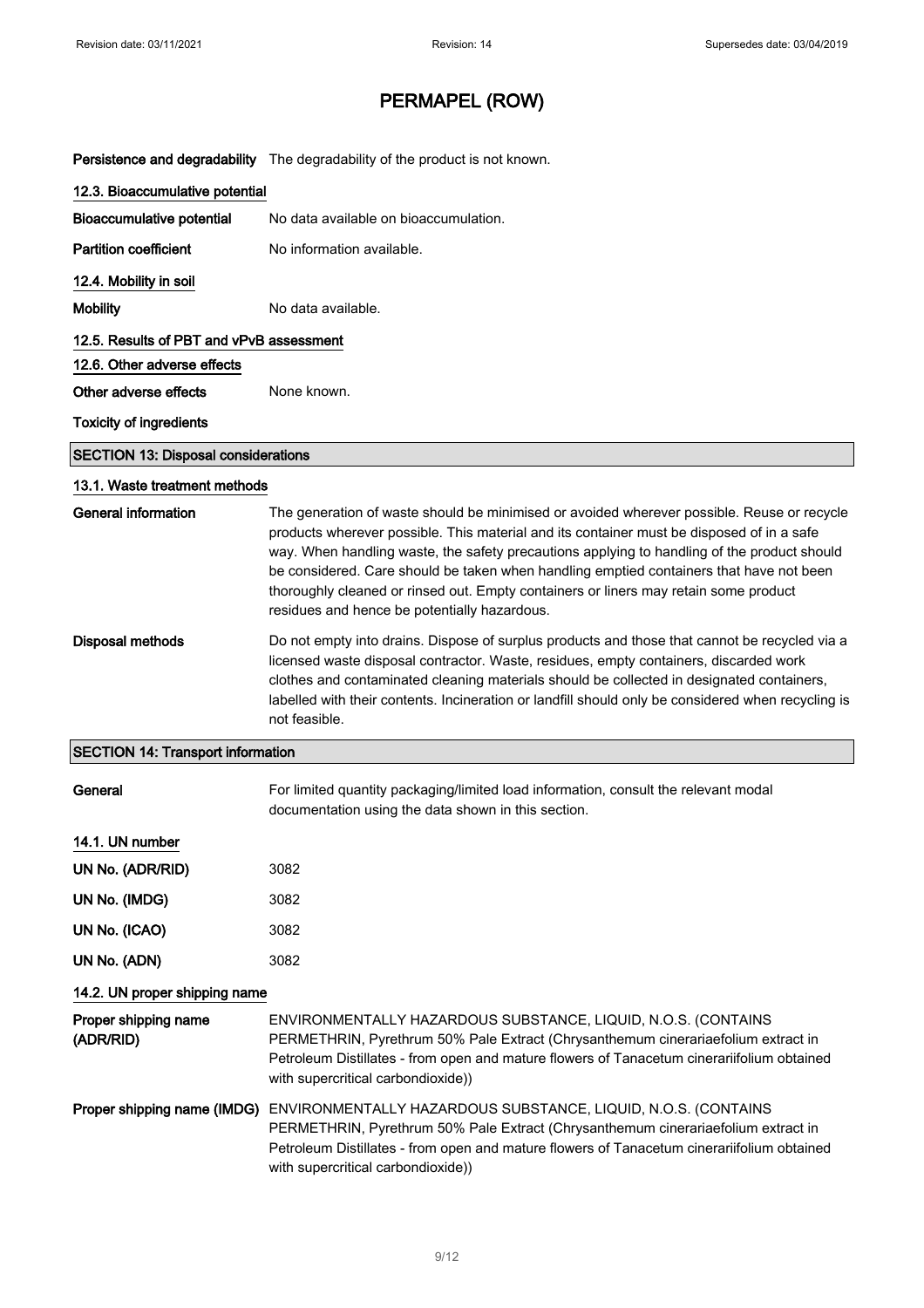| Proper shipping name (ICAO) | ENVIRONMENTALLY HAZARDOUS SUBSTANCE, LIQUID, N.O.S. (CONTAINS<br>PERMETHRIN, Pyrethrum 50% Pale Extract (Chrysanthemum cinerariaefolium extract in<br>Petroleum Distillates - from open and mature flowers of Tanacetum cinerariifolium obtained<br>with supercritical carbondioxide)) |
|-----------------------------|----------------------------------------------------------------------------------------------------------------------------------------------------------------------------------------------------------------------------------------------------------------------------------------|
| Proper shipping name (ADN)  | ENVIRONMENTALLY HAZARDOUS SUBSTANCE, LIQUID, N.O.S. (CONTAINS<br>PERMETHRIN, Pyrethrum 50% Pale Extract (Chrysanthemum cinerariaefolium extract in<br>Petroleum Distillates - from open and mature flowers of Tanacetum cinerariifolium obtained<br>with supercritical carbondioxide)) |

| 14.3. Transport hazard class(es) |    |  |
|----------------------------------|----|--|
| <b>ADR/RID class</b>             | 9  |  |
| ADR/RID classification code      | M6 |  |
| <b>ADR/RID label</b>             | 9  |  |
| <b>IMDG class</b>                | 9  |  |
| ICAO class/division              | 9  |  |
| <b>ADN class</b>                 | 9  |  |
| <b>Transport labels</b>          |    |  |

TY.

#### 14.4. Packing group

| ADR/RID packing group     | Ш |
|---------------------------|---|
| <b>IMDG packing group</b> | ш |
| ICAO packing group        | ш |
| ADN packing group         | Ш |
|                           |   |

#### 14.5. Environmental hazards

#### Environmentally hazardous substance/marine pollutant



#### 14.6. Special precautions for user

Always transport in closed containers that are upright and secure. Ensure that persons transporting the product know what to do in the event of an accident or spillage.

| EmS                                       | $F-A, S-F$ |
|-------------------------------------------|------------|
| ADR transport category                    | З          |
| Hazard Identification Number<br>(ADR/RID) | 90         |
| Tunnel restriction code                   | $(-)$      |

#### 14.7. Transport in bulk according to Annex II of MARPOL and the IBC Code

Transport in bulk according to Not applicable. Annex II of MARPOL 73/78 and the IBC Code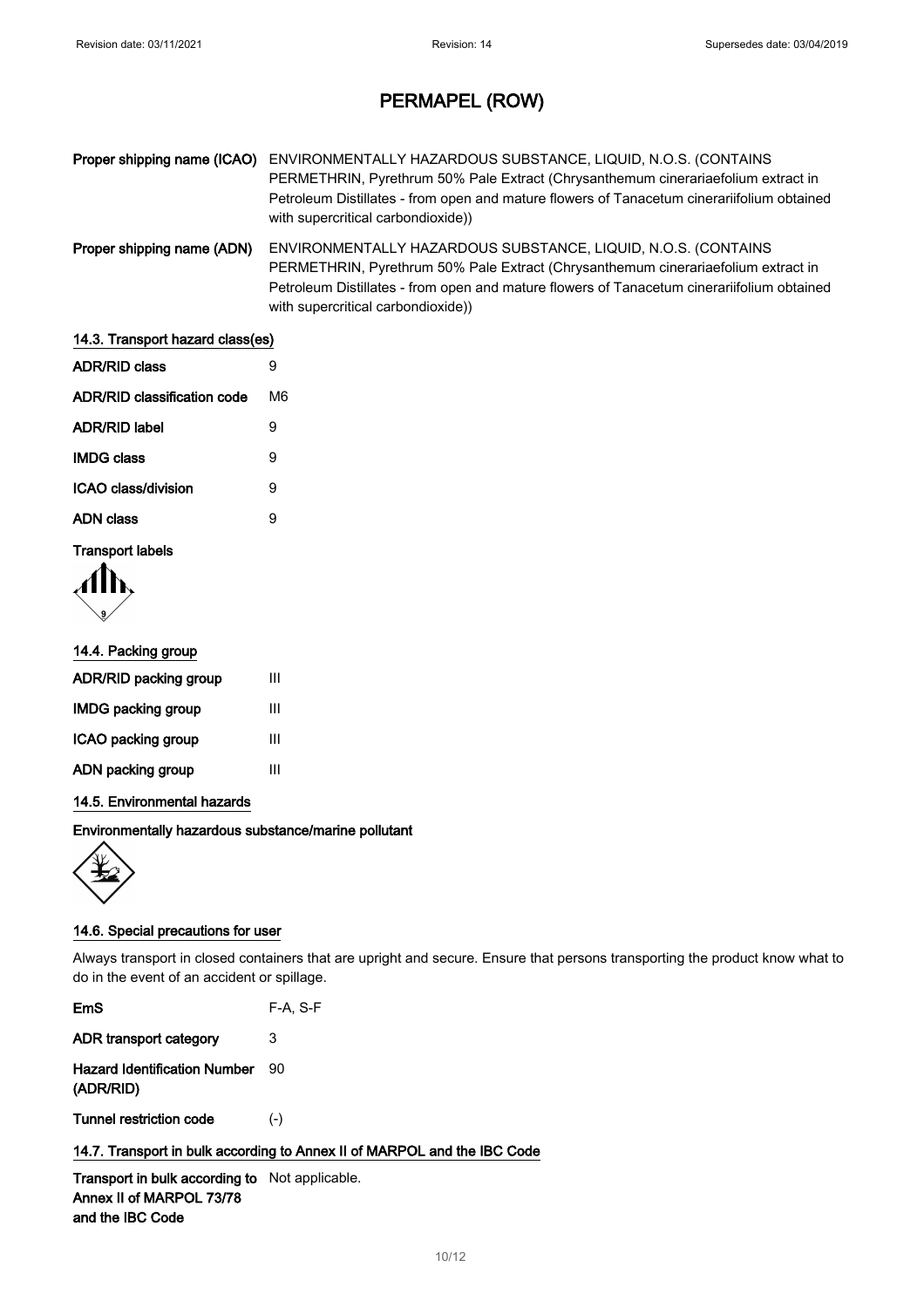#### SECTION 15: Regulatory information

| 15.1. Safety, health and environmental regulations/legislation specific for the substance or mixture |                                                                                                                                                                                                                                                                                                                                                                                                                                                                      |  |
|------------------------------------------------------------------------------------------------------|----------------------------------------------------------------------------------------------------------------------------------------------------------------------------------------------------------------------------------------------------------------------------------------------------------------------------------------------------------------------------------------------------------------------------------------------------------------------|--|
| <b>National regulations</b>                                                                          | Health and Safety at Work etc. Act 1974 (as amended).<br>The Carriage of Dangerous Goods and Use of Transportable Pressure Equipment<br>Regulations 2009 (SI 2009 No. 1348) (as amended) ["CDG 2009"].<br>EH40/2005 Workplace exposure limits.                                                                                                                                                                                                                       |  |
| EU legislation                                                                                       | Regulation (EC) No 1907/2006 of the European Parliament and of the Council of 18<br>December 2006 concerning the Registration, Evaluation, Authorisation and Restriction of<br>Chemicals (REACH) (as amended).<br>Commission Regulation (EU) No 2015/830 of 28 May 2015.<br>Regulation (EC) No 1272/2008 of the European Parliament and of the Council of 16<br>December 2008 on classification, labelling and packaging of substances and mixtures (as<br>amended). |  |
| International Legislation                                                                            | Globally Harmonized System of Classification and Labelling of Chemicals (GHS)                                                                                                                                                                                                                                                                                                                                                                                        |  |

#### 15.2. Chemical safety assessment

No chemical safety assessment has been carried out.

#### Inventories

#### EU - EINECS/ELINCS

None of the ingredients are listed or exempt.

#### SECTION 16: Other information

| Abbreviations and acronyms<br>used in the safety data sheet | ADR: European Agreement concerning the International Carriage of Dangerous Goods by<br>Road.<br>ADN: European Agreement concerning the International Carriage of Dangerous Goods by                                                                             |
|-------------------------------------------------------------|-----------------------------------------------------------------------------------------------------------------------------------------------------------------------------------------------------------------------------------------------------------------|
|                                                             | Inland Waterways.                                                                                                                                                                                                                                               |
|                                                             | RID: European Agreement concerning the International Carriage of Dangerous Goods by<br>Rail.                                                                                                                                                                    |
|                                                             | IATA: International Air Transport Association.                                                                                                                                                                                                                  |
|                                                             | ICAO: Technical Instructions for the Safe Transport of Dangerous Goods by Air.                                                                                                                                                                                  |
|                                                             | IMDG: International Maritime Dangerous Goods.                                                                                                                                                                                                                   |
|                                                             | CAS: Chemical Abstracts Service.                                                                                                                                                                                                                                |
|                                                             | ATE: Acute Toxicity Estimate.                                                                                                                                                                                                                                   |
|                                                             | LC <sub>50</sub> : Lethal Concentration to 50 % of a test population.                                                                                                                                                                                           |
|                                                             | LD <sub>50</sub> : Lethal Dose to 50% of a test population (Median Lethal Dose).                                                                                                                                                                                |
|                                                             | EC <sub>50</sub> : 50% of maximal Effective Concentration.                                                                                                                                                                                                      |
|                                                             | PBT: Persistent, Bioaccumulative and Toxic substance.<br>vPvB: Very Persistent and Very Bioaccumulative.                                                                                                                                                        |
| <b>Classification abbreviations</b>                         | Asp. Tox. = Aspiration hazard                                                                                                                                                                                                                                   |
| and acronyms                                                | Eye Irrit. $=$ Eye irritation                                                                                                                                                                                                                                   |
|                                                             | Skin Sens. = Skin sensitisation                                                                                                                                                                                                                                 |
|                                                             | Aquatic Acute = Hazardous to the aquatic environment (acute)<br>Aquatic Chronic = Hazardous to the aquatic environment (chronic)                                                                                                                                |
| <b>General information</b>                                  | The information contained in this Safety Data Sheet is believed to be true and correct, as of<br>the issue date. The accuracy and completeness of this information and any<br>recommendations, or suggestions are made without warranty or guarantee. Since the |
|                                                             | conditions of use are beyond the control of our company, it is the responsibility of the user to<br>determine the conditions of safe use for this product.                                                                                                      |